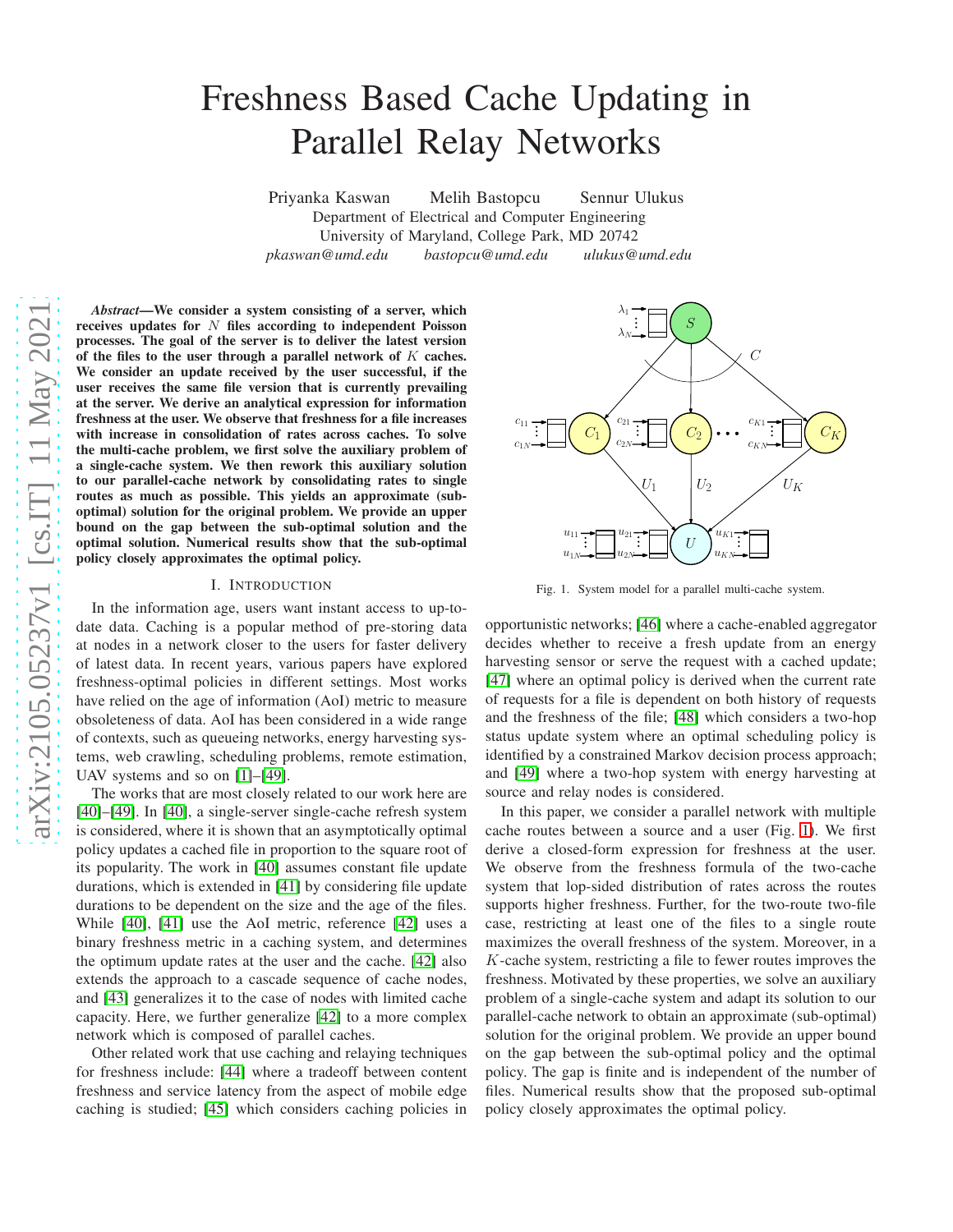# <span id="page-1-6"></span>II. SYSTEM MODEL AND PROBLEM FORMULATION

We consider a system with a source,  $K$  parallel relays and a user, as shown in Fig. [1.](#page-0-0) The source has the most up-todate versions of a library of N files. File i is updated at the source with exponential inter-update times with rate  $\lambda_i$ . The source updates file  $i$  at cache  $k$  with exponential inter-update times with rate  $c_{ki}$ . Cache k updates file i at the user with exponential inter-update times with rate  $u_{ki}$ . There is no delay or information loss in any source-cache links or cache-user links. However, the source is subject to a total update rate constraint  $\sum_{k=1}^{K} \sum_{i=1}^{N} c_{ki} \leq C$ , and cache k is subject to a total update rate constraint  $\sum_{i=1}^{N} u_{ki} \leq U_k$ , for  $k = 1, \ldots, K$ .

When a file is updated at the source, the stored versions of the same file at the caches and at the user become outdated. Thus, we consider an update received by the user successful if the user receives a file version that is currently prevailing at the source. This will happen when the source updates the cache and the cache in turn updates the user before the file at the source is updated with a newer version. In the following subsections, we first derive a freshness expression for file  $i$  in a single-cache system, and then in a multi-cache system. For simplicity, we drop subscript i from  $\lambda_i$ ,  $c_{ki}$  and  $u_{ki}$  since the derivation is valid for all files (for all i).

#### *A. Freshness of File* i *in the Single-Cache Model*

In this subsection, we find the freshness expression for file  $i$ for a single-cache system. First, we characterize the freshness at the cache. In Fig. [2\(](#page-1-0)a), the freshness evolution at the cache is shown between two file updates at the source. We define the freshness function for file  $i$  at the cache as follows

$$
f_c(i, t) = \begin{cases} 1, & \text{if file } i \text{ at the cache is fresh at time } t, \\ 0, & \text{otherwise.} \end{cases}
$$
 (1)

Let  $T_s(i, j)$  denote the jth update cycle at the source, i.e., time interval between the jth and  $(j + 1)$ th update for file  $i$ . Once the source gets updated, the cache is updated after duration  $W_c(i, j)$  and it remains updated for  $T_c(i, j) =$  $T_s(i, j) - W_c(i, j)$  duration. For simplicity, we drop index i for variables  $T_s(i, j)$ ,  $T_c(i, j)$ , and  $W_c(i, j)$ , as the results in this subsection pertain to file i. We denote  $F_c(i)$  as the long term average freshness of file  $i$  at the cache which is given by

$$
F_c(i) = \lim_{T \to \infty} \frac{1}{T} \int_0^T f_c(i, t) dt.
$$
 (2)

Let  $M$  be the number of update cycles in time duration  $T$ . Provided that the system is ergodic, similar to [\[42\]](#page-5-4),  $F_c(i)$  is

$$
F_c(i) = \lim_{T \to \infty} \frac{M}{T} \left( \frac{1}{M} \sum_{j=1}^{M} T_c(j) \right) = \frac{\mathbb{E}[T_c]}{\mathbb{E}[T_s]}.
$$
 (3)

Here, as  $T_c(j)$  are independent and identically distributed (i.i.d.) over j, we drop the index j and denote  $T_c(j)$  with the typical random variable  $T_c$ . Similarly,  $T_s$  and  $W_c$  denote the typical random variables for  $T_s(j)$  and  $W_c(j)$ , respectively.

Since  $T_s$  is an exponential random variable with rate  $\lambda$ , we have  $\mathbb{E}[T_s] = \frac{1}{\lambda}$ . We find  $\mathbb{E}[W_c]$  by using nested expectations,



<span id="page-1-0"></span>Fig. 2. Freshness function as a function of time at the cache and the user.

i.e.,  $\mathbb{E}[W_c] = \mathbb{E}[\mathbb{E}[W_c|T_s]]$ . For a given update cycle duration  $T_s = t$  at the source,  $W_c$ , which is exponentially distributed with rate c, either takes a value in between 0 and  $T_s$ , or takes value  $T_s$ , i.e.,  $W_c = T_s$ , and in this case, the cache is not updated in that cycle. Thus, we have

$$
\mathbb{E}[W_c|T_s = t] = \int_0^t xce^{-cx} dx + \int_t^\infty tce^{-cx} dx = \frac{1 - e^{-ct}}{c}.
$$
 (4)

Then, we obtain  $\mathbb{E}[W_c]$  as

$$
\mathbb{E}[W_c] = \int_0^\infty \frac{1 - e^{-ct}}{c} \lambda e^{-\lambda t} dt = \frac{1}{\lambda + c}.
$$
 (5)

By using [\(5\)](#page-1-1), we obtain  $\mathbb{E}[T_c] = \mathbb{E}[T_s] - \mathbb{E}[W_c]$  as

<span id="page-1-1"></span>
$$
\mathbb{E}[T_c] = \frac{c}{\lambda(\lambda + c)}.\tag{6}
$$

Finally, by substituting [\(6\)](#page-1-2) into [\(3\)](#page-1-3), we obtain  $F_c(i)$  as

<span id="page-1-2"></span>
$$
F_c(i) = \frac{c}{\lambda + c}.\tag{7}
$$

Next, we characterize the freshness at the user. Freshness evolution at user in an update cycle is shown in Fig. [2\(](#page-1-0)b). We define the freshness function for file  $i$  at the user as follows

$$
f_u(i,t) = \begin{cases} 1, & \text{if file } i \text{ at the user is fresh at time } t, \\ 0, & \text{otherwise.} \end{cases}
$$
 (8)

Once file i is updated at the cache after  $W_c(j)$ , and the same file is updated at the user after  $\bar{W}_u(j)$ , file i at the user remains fresh for a time period of  $T_u(j)$ . Thus, the total waiting time for the user to get the freshest version of file  $i$  in the jth cycle is  $W_u = W_c + \overline{W}_u$ . We denote  $F_u(i)$  as the long term average freshness of the file  $i$  at the user which is given by

<span id="page-1-5"></span><span id="page-1-4"></span>
$$
F_u(i) = \frac{\mathbb{E}[T_u]}{\mathbb{E}[T_s]},\tag{9}
$$

where  $T_u$  denotes the typical random variable for  $T_u(j)$ .

<span id="page-1-3"></span>First, we find  $\mathbb{E}[W_u]$  by using nested expectations. When the jth update arrives at the source, due to memoryless property of the exponential distribution,  $W_c$  and  $\bar{W}_u$  are exponentially distributed with rates  $c$  and  $u$ , respectively. Hence, the distribution of  $W_u$  denoted by  $f_{W_u}(x)$  is equal to the convolution of the distributions of  $W_c$  and  $\overline{W}_u$  which is given by

$$
f_{W_u}(x) = \frac{cu}{c - u} \left( e^{-ux} - e^{-cx} \right), \quad 0 \le x < \infty.
$$
 (10)

For a given update cycle duration  $T_s = t$  at the source, the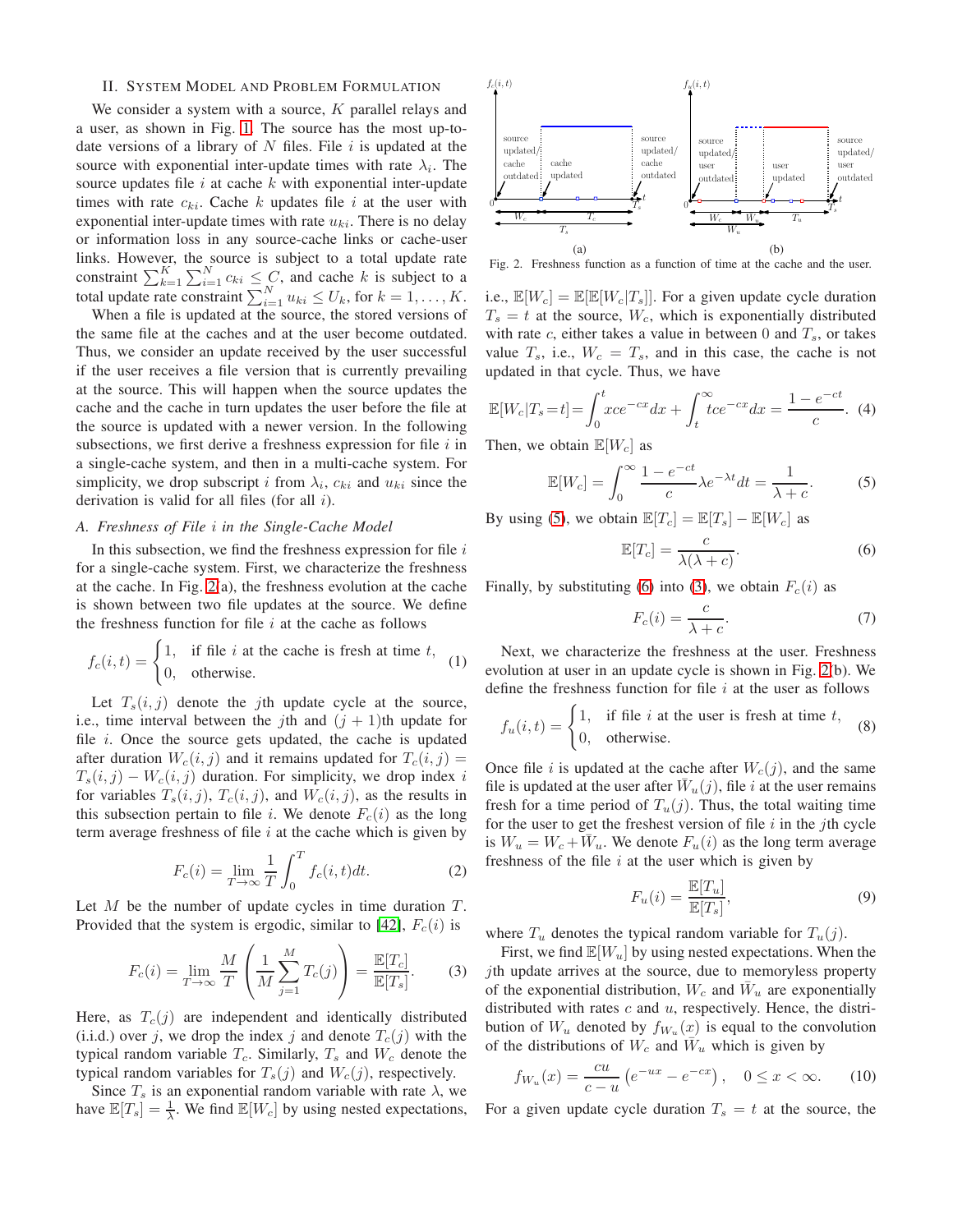total waiting time  $W_u$  with pdf in [\(10\)](#page-1-4) either takes a value in between 0 and  $T_s$ , or  $W_u = T_s$ . When  $W_u = T_s$ , we note that the file at the user is not updated in that cycle. Thus,

$$
\mathbb{E}[W_u|T_s = t] = \frac{cu}{c - u} \left( \frac{1 - e^{-ut}}{u^2} - \frac{1 - e^{-ct}}{c^2} \right). \tag{11}
$$

By using  $\mathbb{E}[W_u] = \mathbb{E}[\mathbb{E}[W_u|T_s]]$ , we obtain  $\mathbb{E}[W_u]$  as

$$
\mathbb{E}[W_u] = \frac{\lambda + c + u}{(\lambda + u)(\lambda + c)}.
$$
 (12)

Then, we obtain  $\mathbb{E}[T_u] = \mathbb{E}[T_s] - \mathbb{E}[W_u]$  as

$$
\mathbb{E}[T_u] = \frac{uc}{\lambda(\lambda + u)(\lambda + c)}.
$$
 (13)

Finally, by substituting [\(13\)](#page-2-0) into [\(9\)](#page-1-5), we obtain  $F_u(i)$  as

$$
F_u(i) = \frac{\mathbb{E}[T_u]}{\mathbb{E}[T_s]} = \frac{u}{\lambda + u} \frac{c}{\lambda + c},\tag{14}
$$

which is equal to the freshness expression in [\[42\]](#page-5-4). Above, we have provided an alternative method (to [\[42\]](#page-5-4)) to derive freshness, which will be useful in the multi-cache system next.

#### *B. Freshness of File* i *in the Multi-Cache Model*

In this subsection, we find the freshness expression of file i for a multi-cache system. For simplicity, we drop file index i from all variables. Each cache sends its updates to the user independent of other caches. After the file at the source is updated for the  $j$ th time, the file at the user becomes fresh again by the first successful update by any one of the caches. The file at the cache k is updated after  $W_{c_k}$  duration. The cache k updates the same file at the user after  $\bar{W}_{u_k}$  duration. We denote the random variable  $X_k = W_{c_k} + \tilde{W}_{u_k}$  as the total waiting time for cache  $k$  to send a successful update to the user. As  $W_{c_k}$  and  $\bar{W}_{u_k}$  are exponentially distributed with rates  $c_k$  and  $u_k$ , respectively, similar to [\(10\)](#page-1-4), we have  $f_{X_k}(x) = \frac{c_k u_k}{c_k - u_k} (e^{-u_k x} - e^{-c_k x})$  for  $x \ge 0$ . For a given update cycle  $T_s = t$ , the user is updated after  $W_u$  given by

$$
W_u = \min\{t, X_1, X_2, \dots, X_K\},\tag{15}
$$

where  $W_u = t$  denotes the case where the user is not updated in that update cycle. The ccdf of  $X_k$  is given by

$$
\mathbb{P}(X_k > x) = \begin{cases} \frac{c_k u_k}{c_k - u_k} \left( \frac{e^{-u_k x}}{u_k} - \frac{e^{-c_k x}}{c_k} \right), & x \ge 0, \\ 1, & x < 0. \end{cases}
$$
(16)

Since  $W_u$  takes only positive values,  $\mathbb{E}[W_u]$  can be found by integrating its ccdf, i.e.,  $\mathbb{E}[W_u|T_s = t] = \int_0^\infty \mathbb{P}(W_u > x) dx$ ,

$$
\mathbb{E}[W_u|T_s=t] = \int_0^t \mathbb{P}(X_1 > x) \cdots \mathbb{P}(X_K > x) dx.
$$
 (17)

For ease of exposition, let  $p_v = (p_i)_{i \in [k]} \in \Pi_k \{c_k, u_k\} = V_p$ , and  $S_c = \sum_{k=1}^{K} \mathbb{1}{p_k = c_k}$ . Then,  $\mathbb{E}[W_u | T_s = t]$  equals

$$
\frac{\prod_{k} c_{k} \prod_{k} u_{k}}{\prod_{k} (c_{k} - u_{k})} \left( \sum_{p_{v} \in V_{p}} \frac{(-1)^{S_{c}} \left(1 - e^{-t \left(\sum_{k} p_{k}\right)}\right)}{\left(\sum_{k} p_{k}\right) \prod_{k} p_{k}} \right). \quad (18)
$$

Next, we find  $\mathbb{E}[W_u] = \mathbb{E}[\mathbb{E}[W_u|T_s]]$  as

$$
\mathbb{E}[W_u] = \frac{\prod_k c_k \prod_k u_k}{\prod_k (c_k - u_k)} \left( \sum_{p_v \in V_p} \frac{(-1)^{S_c}}{\prod_k p_k} \frac{1}{\lambda + \sum_k p_k} \right). \tag{19}
$$

Since  $\mathbb{E}[T_u] = \mathbb{E}[T_s] - \mathbb{E}[W_u]$ , we find  $F_u(i)$  in [\(9\)](#page-1-5) as

<span id="page-2-1"></span>
$$
F_u(i) = 1 - \frac{\prod_k c_k \prod_k u_k}{\prod_k (c_k - u_k)} \left( \sum_{p_v \in V_p} \frac{(-1)^{S_c}}{\prod_k p_k} \frac{1}{1 + \frac{\sum_k p_k}{\lambda}} \right). (20)
$$

<span id="page-2-2"></span><span id="page-2-0"></span>We note that when  $K = 1$ , i.e., single-cache system, the user freshness in [\(20\)](#page-2-1) reduces to the expression in [\(14\)](#page-2-2). When  $K =$ 2, i.e., two-cache system, the user freshness in [\(20\)](#page-2-1) reduces to the expression in [\(21\)](#page-3-0) at the top of the next page. Interestingly, comparing [\(14\)](#page-2-2) and [\(21\)](#page-3-0), we note that freshness in a two-cache system with update rates  $(c_1, c_2)$  from the source to the caches and  $(u_1, u_2)$  from caches to the user, yields a smaller freshness than in a single-cache system with an update rate  $c = c_1 + c_2$ from the source to a cache and  $u = u_1 + u_2$  from the cache to the user due to the negative term in [\(21\)](#page-3-0).

# III. STRUCTURE OF THE OPTIMAL POLICY

In this section, we find the optimum update rate allocation structure for general  $K$  and  $N$ . First, we consider the system with  $K = 2$  caches and  $N = 2$  files. We denote route k as the file update path from source through cache  $k$  to the user. Again dropping file index  $i$ , let user update rates for file  $i$  be  $u_1$  and  $u_2$  in route 1 and route 2, respectively, also let cache update rates in route 1 and route 2 be  $c_1$  and  $c_2$ , respectively. We define the average variables as  $\bar{u} = \frac{u_1 + u_2}{2}$  and  $\bar{c} = \frac{c_1 + c_2}{2}$ , and deviation from the average as  $b = \frac{u_2 - u_1}{2}$  and  $a = \frac{c_2 - c_1}{2}$ . Thus,  $u_1 = \bar{u} - b$ ,  $u_2 = \bar{u} + b$ ,  $c_1 = \bar{c} - a$ , and  $c_2 = \bar{c} + a$ .

In the next lemma, for given user rates  $u_1$  and  $u_2$  (therefore, given  $\bar{u}$  and b), and the total cache rate  $2\bar{c}$ , we find the optimal distribution of cache rates to maximize the freshness at the user, that is, we find the optimal  $a, a^*$ , in terms of  $b, \bar{u}$  and  $\bar{c}$ .

**Lemma 1** *In a cache update system with*  $K = 2$  *parallel caches and*  $N = 2$  *files, for given user rates*  $u_1$  *and*  $u_2$ *, and the total cache rate*  $2\bar{c}$ *, the optimal cache rates are equal to*  $c_1^* = \bar{c} - a^*$  *and*  $c_2^* = \bar{c} + a^*$  *where* 

<span id="page-2-3"></span>
$$
a^* = \min\left\{b + \frac{(\bar{c} + \lambda + \bar{u})}{b(2\bar{c} + \lambda)} \left(\bar{u}(2\bar{c} + \lambda + \bar{u}) - b^2 - \sqrt{(\bar{u}^2 - b^2)((2\bar{c} + \lambda + \bar{u})^2 - b^2)}\right), \bar{c}\right\}.
$$
 (23)

Proof: We prove the lemma by writing [\(21\)](#page-3-0) equivalently as [\(22\)](#page-3-1) after inserting  $\bar{u}$ ,  $\bar{c}$ , a and b. Since  $\bar{u}$  and  $\bar{c}$  are fixed, the first term and pre-factor of the second term in [\(22\)](#page-3-1) are fixed. Taking the derivative of the term inside the parentheses with respect to  $a$  yields the first part of the min in  $(23)$ . As this critical point yields  $\frac{\partial^2 F_u(i)}{\partial a^2} < 0$ , we conclude that  $a^*$  in [\(23\)](#page-2-3) maximizes the freshness at the user. We note that  $\frac{\partial a^*}{\partial b} \ge 0$ , and thus,  $a^*$  increases monotonically with b, till it reaches  $\bar{c}$ , after which  $a^*$  is equal to  $\bar{c}$ , yielding [\(23\)](#page-2-3).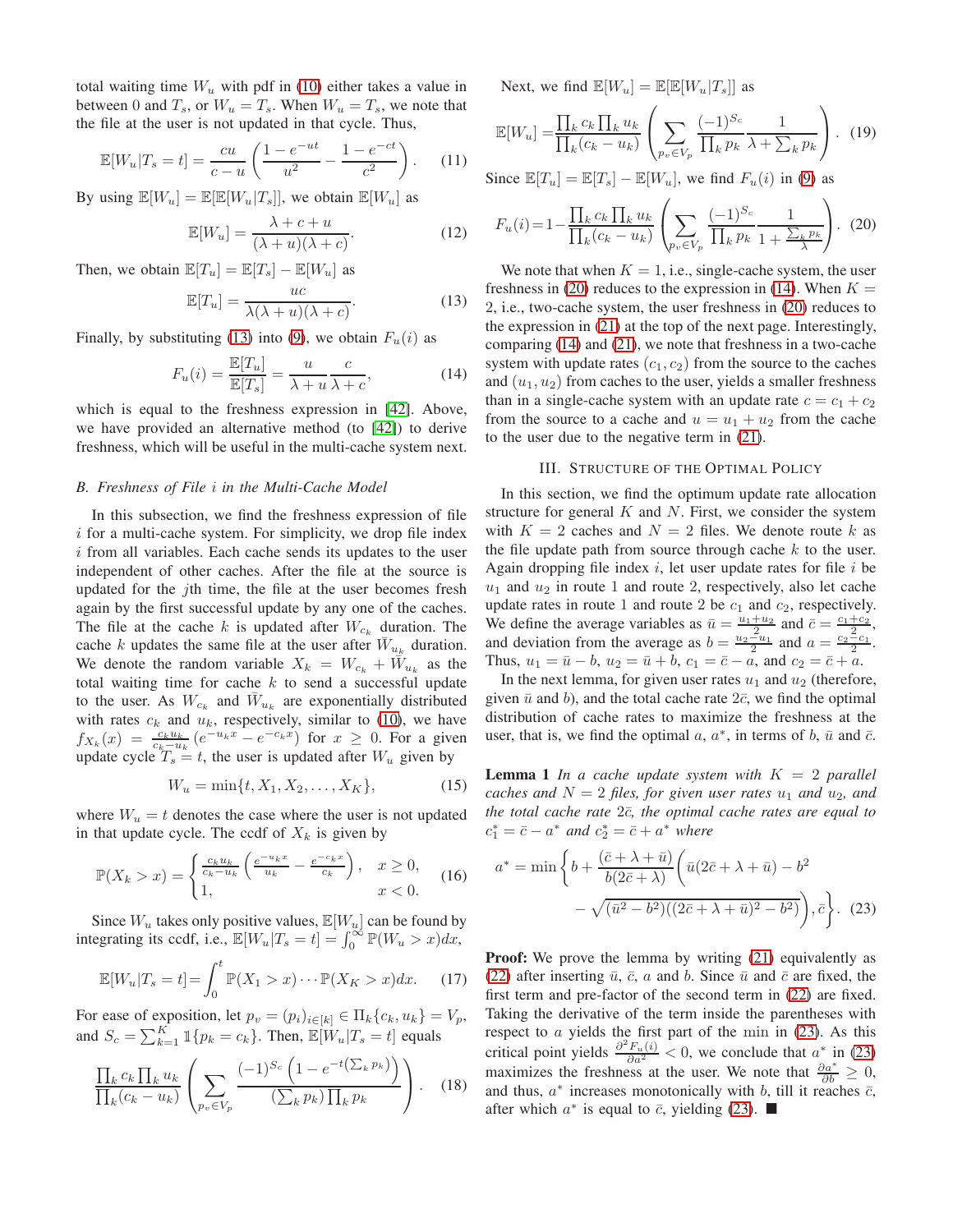$$
F_u(i) = \frac{(u_1 + u_2)(c_1 + c_2)}{(\lambda + u_1 + u_2)(\lambda + c_1 + c_2)} - \frac{\lambda}{(\lambda + u_1 + u_2)(\lambda + c_1 + c_2)} \left(\frac{u_2c_1}{(\lambda + u_1 + c_2)} + \frac{u_1c_2}{(\lambda + u_2 + c_1)}\right)
$$
(21)  

$$
F_u(i) = \frac{4\bar{c}\bar{u}}{(\lambda + 2\bar{c})(\lambda + 2\bar{u})} - \frac{\lambda}{(\lambda + 2\bar{c})(\lambda + 2\bar{u})} \left(\frac{(\bar{u} - b)(\bar{c} + a)}{(\bar{c} + \lambda + \bar{u} + b - a)} + \frac{(\bar{u} + b)(\bar{c} - a)}{(\bar{c} + \lambda + \bar{u} + a - b)}\right)
$$
(22)

As an aside, we remark that in [\(23\)](#page-2-3) we have  $a^* \geq b$  as long as  $a^* < \overline{c}$ , that is, for a deviation b of  $u_1, u_2$  from their average  $\bar{u}$ , the optimal a yields a bigger deviation for  $c_1^*$ ,  $c_2^*$ from their average  $\bar{c}$ .

Next, we define  $\tilde{F}_u(i)$  as the *cache-update-rate-optimized* freshness, where for fixed  $u_1$ ,  $u_2$ , we insert the optimal cache update rates  $c_1^*$  and  $c_2^*$  in [\(21\)](#page-3-0). Note that  $\tilde{F}_u(i)$  is a function of b,  $\bar{u}$  and  $\bar{c}$ . In the following lemma, we show that as  $u_1, u_2$ get more *lopsided*, i.e., as the difference  $(u_2 - u_1)$  increases, cache-update-rate-optimized freshness  $\tilde{F}_u(i)$  increases.

# <span id="page-3-2"></span>**Lemma 2**  $F_u(i)$  is an increasing function of b.

We prove Lemma [2](#page-3-2) by showing  $\frac{d\tilde{F}_u(i)}{db} > 0$ . Lemma 2 implies that lopsided update rates at the user increase the freshness.

Next, for a  $K = 2$  cache system with  $N = 2$  files, we show that we should restrict at least one of the files to a single route, that is, lopside at least one of the files to an extreme.

<span id="page-3-3"></span>**Lemma 3** *In a cache update system with*  $K = 2$  *caches and* N = 2 *files, in the optimal policy, we need to restrict at least one file to a single route.*

Proof: Let the average rates at the caches and at the user hold values  $\bar{c}_i = \frac{c_{1i} + c_{2i}}{2}$  and  $\bar{u}_i = \frac{u_{1i} + u_{2i}}{2}$  for  $i = 1, 2$  which fixes total user rates and total cache rates. Similarly, we have  $u_{1i} = \bar{u}_i - b_i$  and  $u_{2i} = \bar{u}_i + b_i$  which satisfies the total update rate constraints  $u_{11} + u_{12} = U_1$  and  $u_{21} + u_{22} = U_2$ . Then, we change the update rates at the user to  $u'_{11} = \bar{u}_1 - b_1 - \delta_1$ ,  $u'_{21} =$  $\bar{u}_1 + b_1 + \delta_1$ ,  $u'_{12} = \bar{u}_2 - b_2 + \delta_2$  and  $u'_{22} = \bar{u}_2 + b_2 - \delta_2$  such that we have  $|\delta_1| = |\delta_2|$ ,  $u'_{11} + u'_{12} = U_1$ , and  $u'_{21} + u'_{22} = U_2$ still hold. We analyze two cases of shuffling, shown in Fig. [3.](#page-4-0)

In the first case, increasing  $b_i$  for one file leads to increasing  $b_i$  value for the other file as shown in Fig. [3\(](#page-4-0)a). As distributions of user rates for both files become lopsided simultaneously, it is a win-win situation for both files. For this case, we increase  $b_i$  values of files till one file is completely in a single route. For example, in Fig. [3\(](#page-4-0)a), the user rates for the second file (shown in yellow) are  $\bar{u}_2 - b_2$  and  $\bar{u}_2 + b_2$  in route 1 and route 2, respectively. Then, we increase  $b_2$  till  $\bar{u}_2 - b_2 = 0$  in route 1 and the second file is completely restricted to route 2. Such shuffling also leads to a simultaneous increase in  $b_1$ .

In the second case, increasing  $b_i$  value of one file decreases  $b_i$  value of the other file. This case is shown in Fig. [3\(](#page-4-0)b) where both files have larger user update rates in route 2. In order to determine which file to prioritize, we compare  $\frac{dF_u(i)}{db_i}$ for both files. If  $\frac{d\tilde{F}_u(1)}{db_1} > \frac{d\tilde{F}_u(2)}{db_2}$ , then we prioritize improving freshness of file 1. One can show that  $\frac{d^2 \tilde{F}_u(i)}{dh^2}$  $\frac{F_u(t)}{db_i^2} > 0$ . Thus, the increase in freshness of file 1 is always larger than the decrease

<span id="page-3-1"></span><span id="page-3-0"></span>in freshness of file 2. Similarly, if  $\frac{d\tilde{F}_u(2)}{db_2} > \frac{d\tilde{F}_u(1)}{db_1}$ , then we increase the freshness of the second file which decreases the freshness of the first file. Thus, we need to restrict at least one file to a single route to obtain the optimum freshness.  $\blacksquare$ 

Thus, for a  $K = 2$  cache and  $N = 2$  file system with a given set of update rates  $u_{11}$ ,  $u_{21}$ ,  $u_{12}$  and  $u_{22}$ , we can shuffle these rates to increase the total freshness while keeping average rates  $\bar{u}_1$ ,  $\bar{u}_2$ ,  $\bar{c}_1$ , and  $\bar{c}_2$  the same. In this process, we always end up restricting one of the files to only one route. Extending this result to a  $K = 2$  cache but arbitrary N files case, we iteratively choose a pair of files and increase freshness of the pair by restricting one of these files to a single route. We repeat this process until we restrict  $N - 1$  files to a single route each. Thus, for a  $K = 2$  cache, arbitrary N file system, only at most one file will be updated through both relays, and the remaining  $N - 1$  files will settle to a single relay.

<span id="page-3-4"></span>Lemma 4 *Freshness of a file in a* K*-cache system with update rates at the cache*  $(c_1, c_2, c_3, \ldots, c_K)$ *, and at the user*  $(u_1, u_2, u_3, \ldots, u_K)$  *is smaller than the freshness in a* (K − 1)*-cache system with update rates at the cache*  $(c_1 + c_2, c_3, \ldots, c_K)$ , and at the user  $(u_1 + u_2, u_3, \ldots, u_K)$ .

**Proof:** With notation of Section [II,](#page-1-6) since freshness  $F_u(i) = 1 - \lambda E[W_u]$ , where  $E[W_u] = \int_0^\infty E[W_u|T_s = t] \lambda e^{-\lambda t} dt$ , we prove the lemma by showing  $E[W_u^K | T_s = t] - E[W_u^{K-1} | T_s =$  $[t] \geq 0$ , where K in  $W_n^K$  denotes K-cache system.

Thus, given total update rates  $\sum_{k=1}^{K} u_{ki}$  and  $\sum_{k=1}^{K} c_{ki}$  for a file  $i$ , the maximum freshness is obtained by concentrating the rates in a single route to the extent possible. In the next section, we provide an approximate way of finding total update rates for files and scheduling them to individual links.

# <span id="page-3-5"></span>IV. APPROXIMATE SOLUTION

<span id="page-3-6"></span>The freshness maximization problem for our system is,

$$
\max_{c_{ki}, u_{ki}} \sum_{i=1}^{N} F_u(i)
$$
\n
$$
\text{s.t. } \sum_{k=1}^{K} \sum_{i=1}^{N} c_{ki} \le C
$$
\n
$$
\sum_{i=1}^{N} u_{ki} \le U_k, \quad k = 1, ..., K,
$$
\n
$$
c_{ki} \ge 0, \ u_{ki} \ge 0, \ k = 1, ..., K, \ i = 1, ..., N. \tag{24}
$$

This parallel-cache problem is significantly more complex than the cascade-cache problem in [\[42\]](#page-5-4). A Lagrangian approach as in [\[42\]](#page-5-4) seems prohibitive as it results in highly nonlinear KKT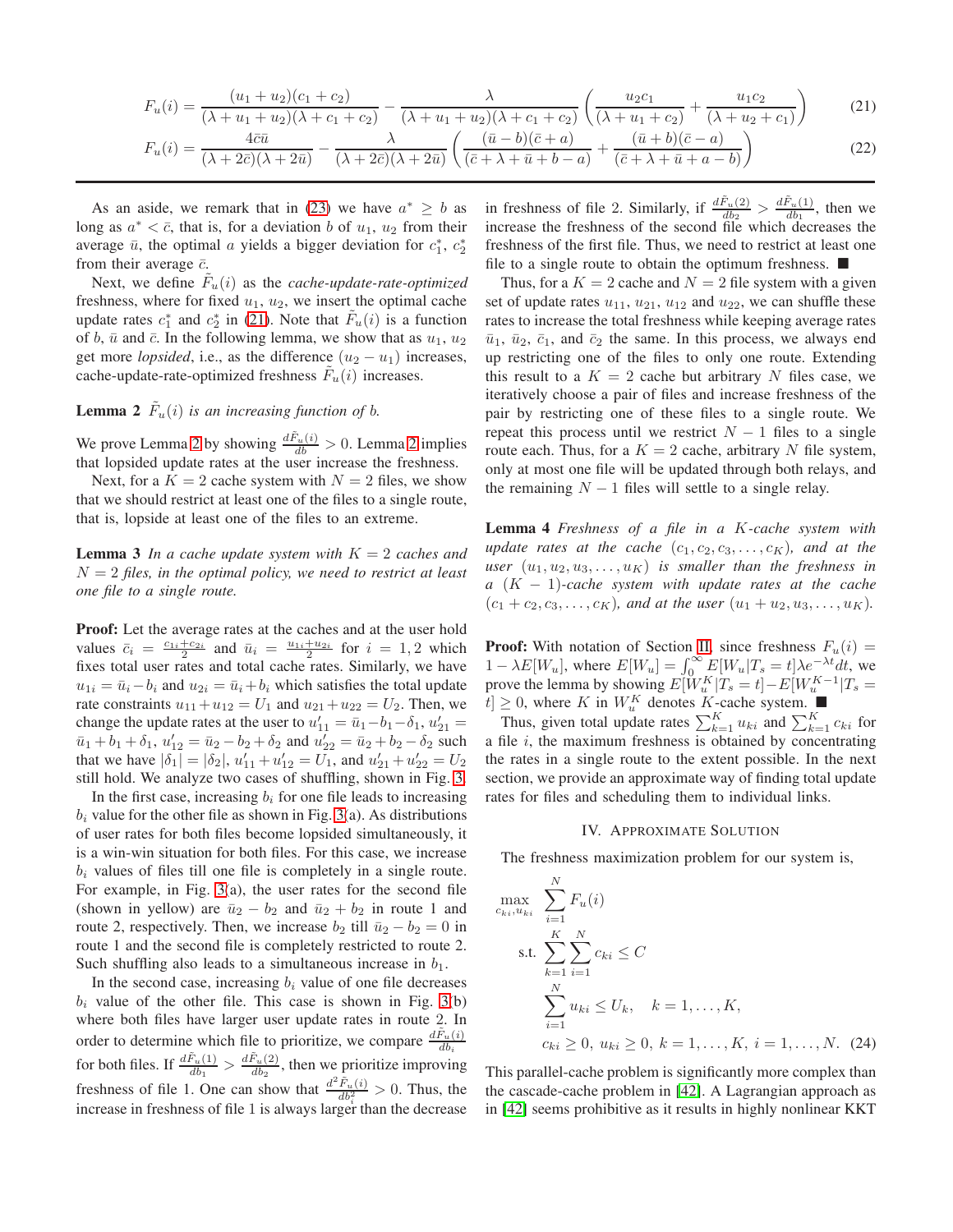

<span id="page-4-0"></span>Fig. 3. Shuffling user rates for improving freshness. (a) Freshness of both files improve (file 2 only in route 2). (b) In upper branch, freshness of file 1 decreases and of file 2 increases (file 2 only in route 2). In lower branch, freshness of file 1 increases and of file 2 decreases (file 1 only in route 2).

conditions. We pursue an approximate solution approach utilizing the properties of the optimal solution found in Section [3.](#page-3-3)

First, we construct a single-cache problem by bringing all relays together, where the source-to-cache total update constraint is  $C$  and the relay-to-user total update constraint is  $U = \sum_{k=1}^{K} U_k$ . The optimal solution of this single-cache problem forms an upper bound for the optimum solution of our multi-cache problem, as it allows distributed relays to share update rate capacities. We denote this upper bound by  $F_{ub}$ .

Second, we extract a feasible solution for our multi-cache problem from the optimum solution of the constructed singlecache problem. We know from Lemma [4](#page-3-4) that files need to be restricted to single routes for maximum freshness. Thus, our approximate solution takes the optimum solution of the constructed single-cache problem, and distributes the update rates in the multi-cache setting in such a way that each file is updated only through a single relay to the extent possible. Let the solution of the single-cache problem be  $u_i$  which is  $u_i = \sum_{k=1}^{K} u_{ki}$ . We assign the files in order of decreasing  $u_i$ to one of the routes. We start with the first route and fit fully as many files as possible, till we reach a file which will not fit completely and we make it split rates with the last route (route K). We follow this for  $K - 1$  routes. If a file rate  $u_i$  exceeds route capacity  $U_k$ , we first fill maximal full routes with it, then try to fit the remaining rate fully in the remaining routes. This leaves us with at most  $K - 1$  files that split rates between two routes. The remaining files go to route  $K$ . This approximate solution gives us a sub-optimal freshness  $F_{so}$ . Denoting the optimal freshness in our problem in  $(24)$  as  $F^*$ , we have

$$
F_{so} < F^* < F_{ub} \tag{25}
$$

which means  $F^* - F_{so} \leq F_{ub} - F_{so}$ , i.e., the gap between the sub-optimal solution and the optimal solution is bounded by the gap between the upper bound and the sub-optimal solution.

Next, we bound  $F_{ub}-F_{so}$ . We note that, in the sub-optimal policy, we assign at most  $K - 1$  files to two routes. From Lemma [2,](#page-3-2) freshness for file i increases when  $b_i$  increases, with minimum at  $b_i = 0$  ( $a^* = 0$ ) and maximum at  $b_i = \bar{u}_i$  ( $a^* =$  $\bar{c}$ ). Hence, using [\(22\)](#page-3-1), we find an upper bound on maximum freshness loss ratio  $\rho$  possible for a file due to splitting,

$$
\rho = \frac{F_u(i)|_{(b_i, a_i^*) = (\bar{u}_i, \bar{c}_i)} - F_u(i)|_{(b_i, a_i^*) = (0, 0)}}{F_u(i)|_{(b_i, a_i^*) = (\bar{u}_i, \bar{c}_i)}},\tag{26}
$$



<span id="page-4-1"></span>Fig. 4. (a) Total user rates and total cache rates obtained from the auxiliary solution, (b) route allocations for files (files with blue rates in single routes), and (c) freshness obtained for the single-cache and parallel cache systems.

which is equal to  $\rho = \frac{\lambda_i}{2(\lambda_i + \bar{u}_i + \bar{c}_i)} < 0.5$ . Since  $F_{ub}(i) < 1$ , the optimality gap is  $F^*$  $-F_{so} \le \rho(K-1)F_{ub}(i) < 0.5(K-1)$ . These  $K - 1$  files have low  $u_i$ s, owing to very high or very low  $\lambda_i$ s, as observed in [\[42\]](#page-5-4). In the former case,  $F_{ub}(i)$  is low, while in the latter case,  $\rho$  is very low.

### V. NUMERICAL RESULTS

We choose number of routes  $K = 5$ , number of files  $N =$ 30, total update rate at source  $C = 50$  and at caches  $U = 100$ where each route has  $U_k = 20$ . We use update arrival rates  $\lambda_i = bq_i^i$  at the source for  $i = 1, ..., N$ , where  $b > 0, q = 0.7$ , and  $\sum_{i=1}^{N} \lambda_i = a$ , with  $a = 100$ . Note that the update arrival rates at the source  $\lambda_i$  decrease with the file index since  $q < 1$ .

We apply alternating maximization approach described in [\[42\]](#page-5-4) to solve the auxiliary single-cache problem to obtain total update rate for file i at the user  $\sum_{k=1}^{K} u_{ki}$  and at the caches  $\sum_{k=1}^{K} c_{ki}$  as shown in Fig. [4\(](#page-4-1)a). The total cache update rate constraint, i.e.,  $\sum_{k=1}^{K} \sum_{i=1}^{N} c_{ki} \leq C$ , is already satisfied by both problems. In a parallel cache system, each route has its own total update rate constraint  $\sum_{i=1}^{N} u_{ki} \leq U_k$ , whereas the single-cache system has only one total update rate constraint for the user, i.e.,  $\sum_{k=1}^{K} \sum_{i=1}^{N} u_{ki} \leq U$  where  $U = \sum_{k=1}^{K} U_k$ . Thus, we need to choose the user rate allocation for all files in each route as described in Section [IV,](#page-3-6) with corresponding cache rates found by [\(23\)](#page-2-3) which are shown in Fig. [4\(](#page-4-1)b). We denote the freshness at the user for the single-cache system obtained by the method in [\[42\]](#page-5-4) as  $\bar{F}_{ub}$ . We plot  $\bar{F}_{ub}$  and  $F_{so}$ in Fig. [4\(](#page-4-1)c). Even though we split the update rates among different routes for  $K - 1 = 4$  files that have some of the highest freshness (files 26, 28, 29, 30), their freshness loss is negligible as shown in Fig. [4\(](#page-4-1)c). In this system, the total freshness loss, i.e.,  $\bar{F}_{ub} - F_{so}$ , is equal to 0.0026, which is much smaller than the theoretical upper bound  $0.5(K-1) = 2$ .